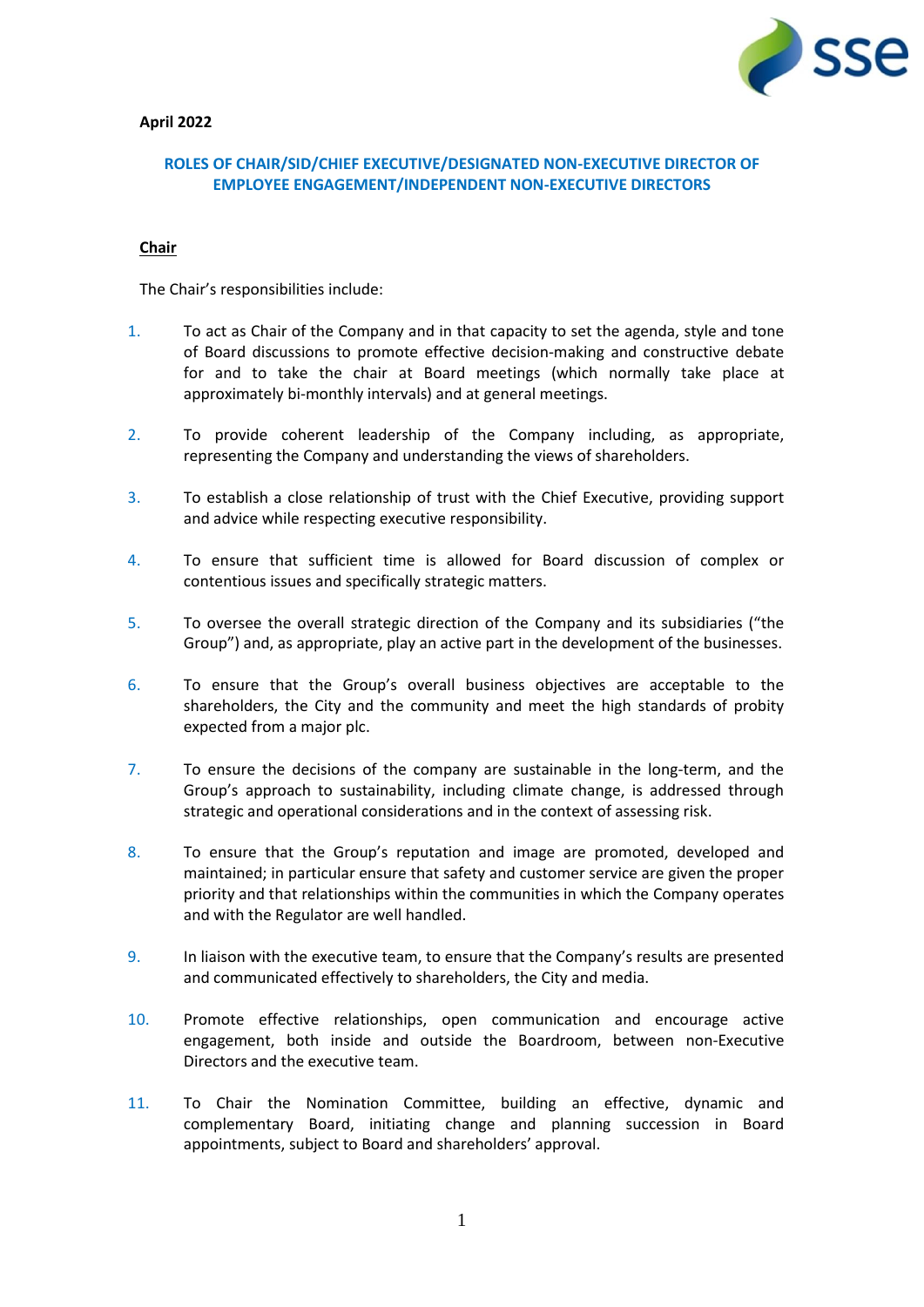

- 12. To promote the highest standards of corporate governance and seek compliance with the provisions of the UK Corporate Governance Code wherever possible.
- 13. To ensure a clear structure for and the effective running of Board Committees, with appropriate Terms of Reference.
- 14. To monitor the effective implementation of Board decisions by the Chief Executive.
- 15. To ensure that members of the Board develop an understanding of the views of major investors and ensure communications with shareholders are effective.
- 16. To ensure the Board Directors receive accurate, timely and clear information.
- 17. To ensure there is a properly constructed induction programme for new Directors.
- 18. To ensure the performance of individuals, the Board as a whole and its Committees is evaluated each year.
- 19. To identify the development needs of individual Directors and in general to seek to enhance the effectiveness of the Board as a team.
- 20. To be an ambassador for the Company.
- 21. To consult the Senior Independent non-Executive Director when appropriate.
- 22. To make certain that the Board determines the nature, and extent, of the significant risks the Company is willing to embrace in the implementation of its strategy, and that there are no 'no go' areas which prevent Directors from operating effective oversight in this area.
- 23. To ensures that the Board has effective decision-making processes and applies sufficient challenge to major proposals.
- 24. To encourage all Board members to engage in Board and Committee meetings by drawing on their skills, experience, knowledge and where appropriate, independence.

# **Role of Senior Independent non-Executive Director ("SID")**

The Senior Independent non-Executive Director's responsibilities include:

- 1. To be available to shareholders if they have any concerns which contact through the normal channels of Chair, Chief Executive or Finance Director has failed to resolve or for which contact is inappropriate.
- 2. To have sufficient contact with major shareholders and financial analysts through the Investor Relations programme or receive suitable information to obtain a balanced understanding of the issues and concerns of such shareholders.
- 3. To chair the Nomination Committee when it is considering the role of Chair of the Board.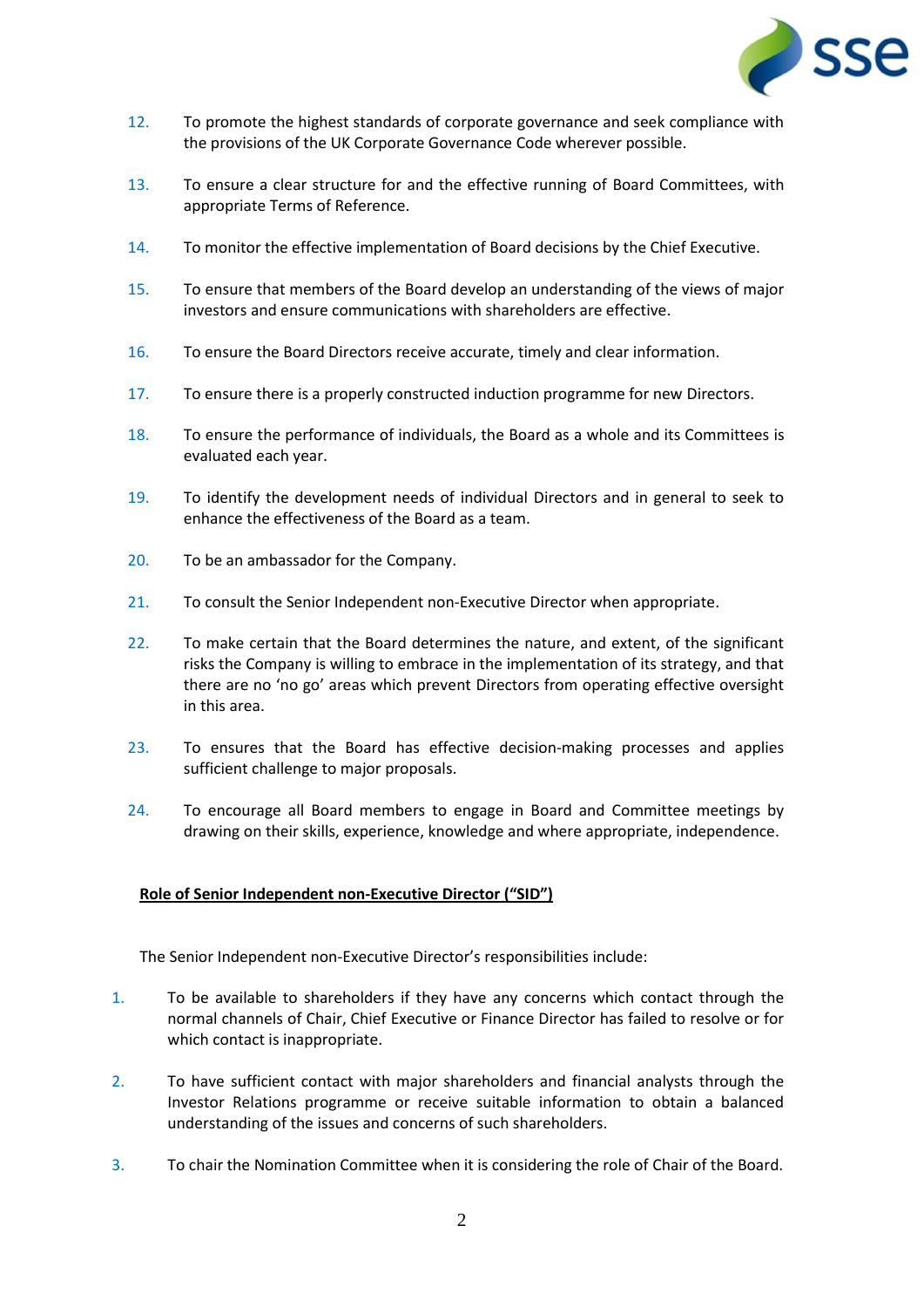

- 4. To meet with the non-Executive Directors at least once a year to appraise the Chair's performance and discuss any other appropriate matters.
- 5. To deputise for the Chair on occasions as necessary or appropriate.
- 6. In normal times the SID should act as a sounding board for the Chair, providing support for the Chair in his objectives.

### **Chief Executive**

The Chief Executive's responsibilities include:

- 1. To lead the executive team and be responsible for the executive management of the Company's operations in line with the Group's culture, values and behaviours.
- 2. To be accountable for the success, profitable development and overall performance of all SSE plc businesses.
- 3. To formulate, gain approval for and implement strategic policies and business plans, and ensure that profitability, return on invested capital and total shareholder return are maximised.
- 4. To ensure that the highest possible standards of safety are set and achieved throughout the Company on behalf of the community and the Company's employees.
- 5. To ensure that the Company's reputation for customer service is maintained at the highest level.
- 6. To ensure that full account is taken of the impact of the Company's operations on the environment.
- 7. To ensure the decisions and actions of the company are sustainable in the long-term, through appropriate management, implementation and progress of sustainability interventions which support SSE's strategy and address material impacts including climate change.
- 8. To review and agree departmental plans and budgets to ensure that these make the necessary contribution to the Company's objectives.
- 9. To monitor performance against plans to ensure that appropriate action is implemented to protect shareholders' interests.
- 10. To keep key management structures, systems and processes under review and to monitor the performance of key managers in order to maintain an organisation capable of achieving its objectives.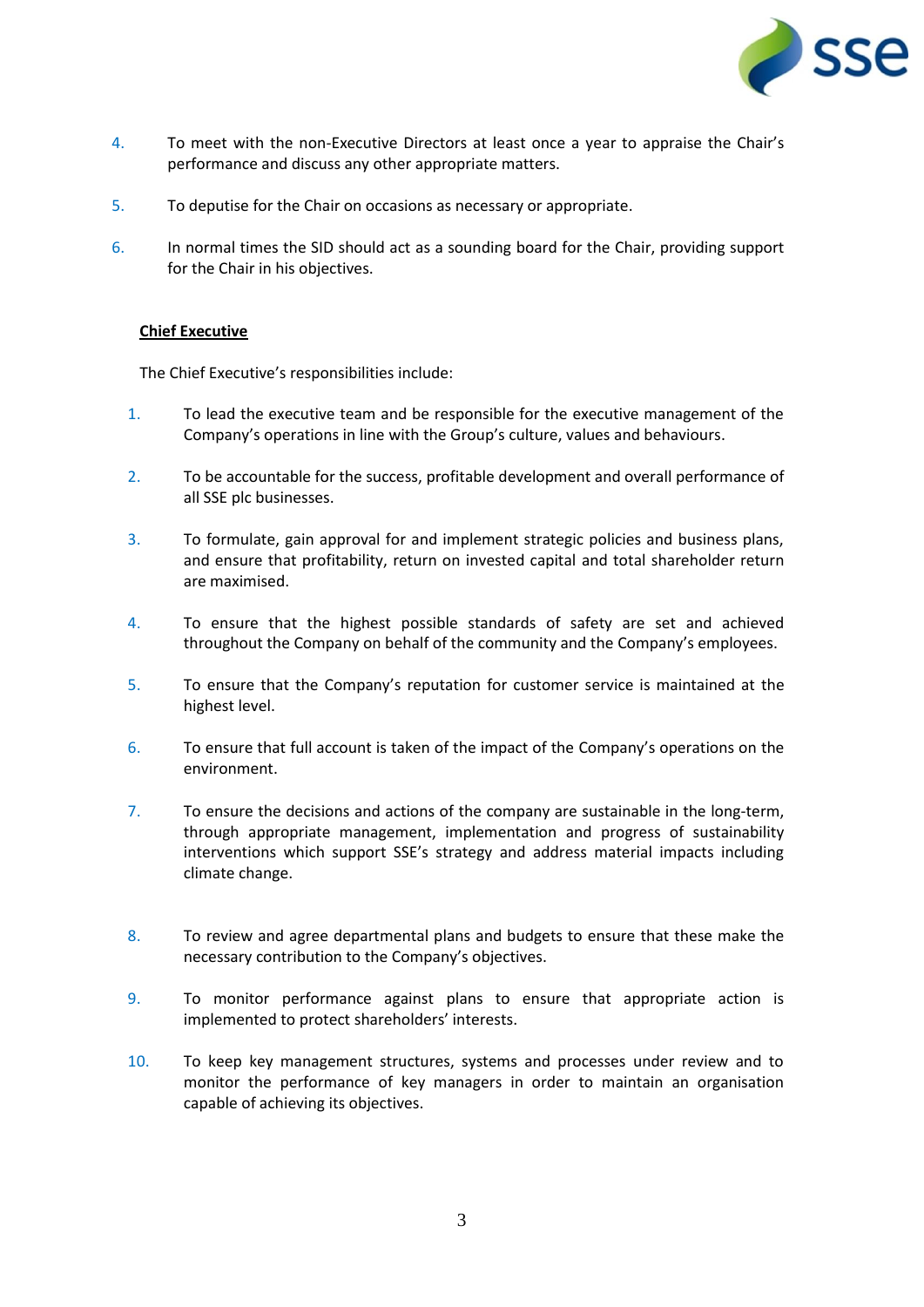

- 11. To ensure that major investment opportunities are critically reviewed against agreed standards and ensure that expenditure is controlled in accordance with the policies set down by the Board.
- 12. To develop and maintain good working relationships with Ofgem and other regulators so that the Company can both influence development of policy and secure the best outcome from the regulatory process.
- 13. To develop and maintain sound personal and business relationships within the industry, politicians, civil servants, major customers and other opinion formers so that the Company influences external developments and protects its best interests.
- 14. To ensure that the Company's performance and strategy are effectively communicated to investors, analysts and the financial media including taking a leading role in the Company's relationships with its major institutional shareholders.
- 15. To ensure that the Company develops and operates sound policies in the Human Resources field in order to enhance motivation and commitment at all levels and ensure appropriate succession planning and management development plans.
- 16. To ensure that the Group operates and maintains adequate support functions including IT, property, project services, procurement and other material corporate services.
- 17. To ensure that the Company has in place appropriate procedures and controls to meet all its regulatory, legislative and statutory obligations, and handles any legal disputes appropriately in the Company's best interests.
- 18. To co-ordinate the responsibilities and activities of the Executive Directors and the Executive Committee.
- 19. To assist the Chair in developing and maintaining an effective Board and ensuring that all Directors have access to accurate, timely and clear information.
- 20. To establish a close relationship of trust with the Chair, providing support and advice whilst respecting the role of the Chair.
- 21. To ensure there is an adequate system of control and risk management, including insurance arrangements covering the key areas of the Company's operations and that the Board is kept informed of the key risks.

## **DESIGNATED NON- EXECUTIVE DIRECTOR FOR EMPLOYEE ENGAGEMENT**

The Director will act as Board Ambassador for Employee Engagement and will seek to strengthen links between the Board and the workforce. The aim of their role, in conjunction with management, will be to develop and implement employee engagement initiatives, whilst providing an "Employee Voice" to the Board by raising relevant matters, or issues of concern, highlighted by the workforce. Through a programme of activities, the Director will seek to gain an insight into the workforce culture within SSE. The Director will communicate